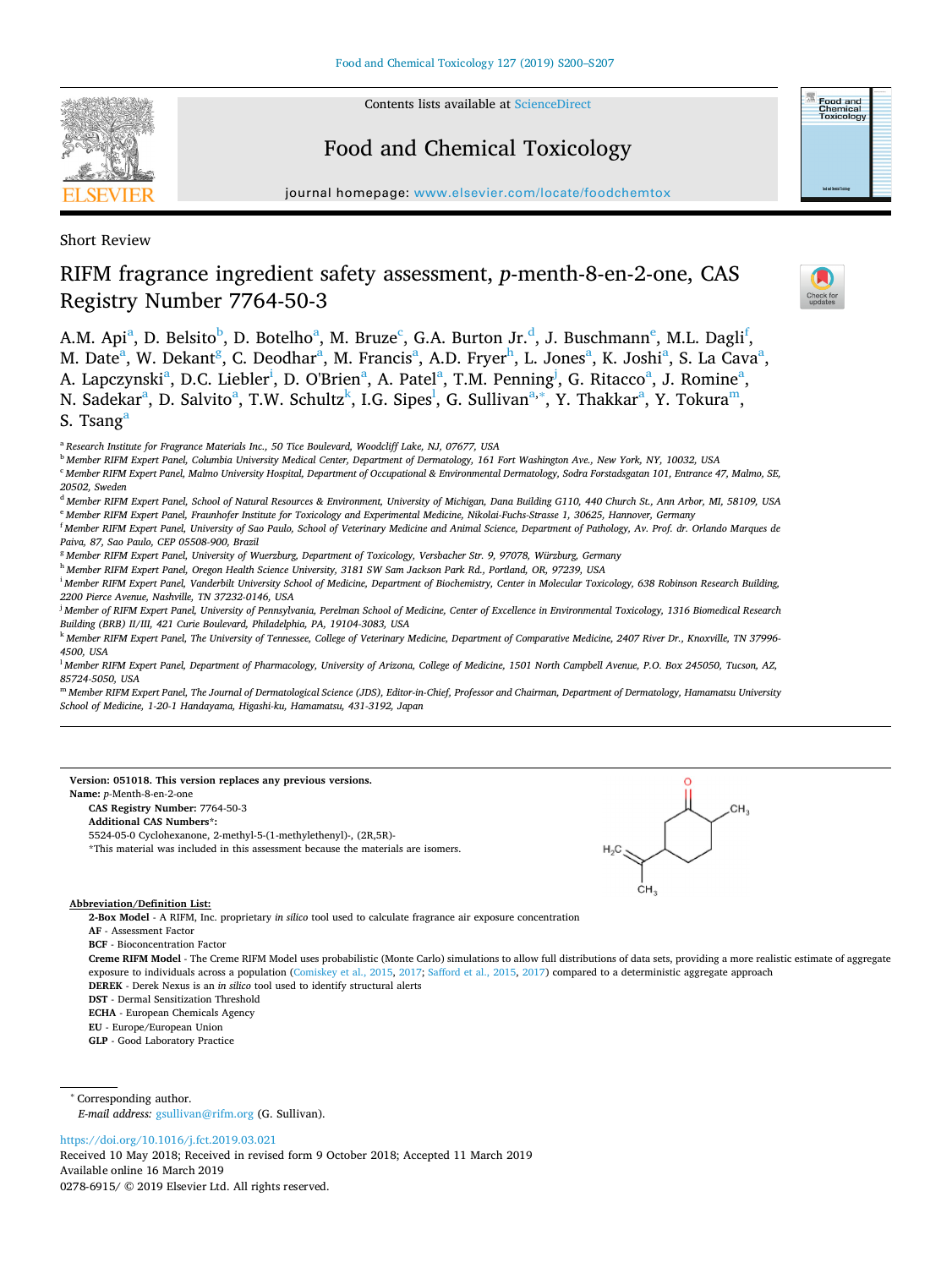| <b>IFRA</b> - The International Fragrance Association                                                                                                                    |
|--------------------------------------------------------------------------------------------------------------------------------------------------------------------------|
| LOEL - Lowest Observable Effect Level                                                                                                                                    |
| <b>MOE</b> - Margin of Exposure                                                                                                                                          |
| MPPD - Multiple-Path Particle Dosimetry. An in silico model for inhaled vapors used to simulate fragrance lung deposition                                                |
| NA - North America                                                                                                                                                       |
| NESIL - No Expected Sensitization Induction Level                                                                                                                        |
| NOAEC - No Observed Adverse Effect Concentration                                                                                                                         |
| <b>NOAEL</b> - No Observed Adverse Effect Level                                                                                                                          |
| <b>NOEC</b> - No Observed Effect Concentration                                                                                                                           |
| <b>NOEL</b> - No Observed Effect Level                                                                                                                                   |
| <b>OECD</b> - Organisation for Economic Co-operation and Development                                                                                                     |
| <b>OECD TG</b> - Organisation for Economic Co-operation and Development Testing Guidelines                                                                               |
| PBT - Persistent, Bioaccumulative, and Toxic                                                                                                                             |
| PEC/PNEC - Predicted Environmental Concentration/Predicted No Effect Concentration                                                                                       |
| <b>ORA</b> - Quantitative Risk Assessment                                                                                                                                |
| REACH - Registration, Evaluation, Authorisation, and Restriction of Chemicals                                                                                            |
| RfD - Reference Dose                                                                                                                                                     |
| RIFM - Research Institute for Fragrance Materials                                                                                                                        |
| <b>RO</b> - Risk Quotient                                                                                                                                                |
| <b>Statistically Significant</b> - Statistically significant difference in reported results as compared to controls with $a p < 0.05$ using appropriate statistical test |
| TTC - Threshold of Toxicological Concern                                                                                                                                 |
| UV/Vis spectra - Ultraviolet/Visible spectra                                                                                                                             |
| VCF - Volatile Compounds in Food                                                                                                                                         |
| VoU - Volume of Use vPvB - (very) Persistent, (very) Bioaccumulative                                                                                                     |
| WoE - Weight of Evidence                                                                                                                                                 |
|                                                                                                                                                                          |

#### **The Expert Panel for Fragrance Safety\* concludes that this material is safe under the limits described in this safety assessment.**

This safety assessment is based on the RIFM Criteria Document ([Api et al., 2015](#page-7-4)), which should be referred to for clarifications.

Each endpoint discussed in this safety assessment includes the relevant data that were available at the time of writing (version number in the top box is indicative of the date of approval based on a 2-digit month/day/year), both in the RIFM database (consisting of publicly available and proprietary data) and through publicly available information sources (e.g., SciFinder and PubMed). Studies selected for this safety assessment were based on appropriate test criteria, such as acceptable guidelines, sample size, study duration, route of exposure, relevant animal species, most relevant testing endpoints, etc. A key study for each endpoint was selected based on the most conservative endpoint value (e.g., PNEC, NOAEL, LOEL, and NESIL).

\*[The Expert Panel for Fragrance Safety](http://fragrancesafetypanel.org/) is an independent body that selects its own members and establishes its own operating procedures. The Expert Panel is comprised of internationally known scientists that provide RIFM with guidance relevant to human health and environmental protection.

## **Summary: The use of this material under current conditions is supported by existing information.**

*p-*Menth-8-en-2-one was evaluated for genotoxicity, repeated dose toxicity, reproductive toxicity, local respiratory toxicity, phototoxicity/photoallergenicity, skin sensitization, and environmental safety. Data on read-across analog pulegone (CAS # 89-82-7) and weight-of-evidence *l-*carvone (CAS # 6485-40-1) show that *p-*menth-8-en-2-one is not expected to be genotoxic. The repeated dose, reproductive, and local respiratory toxicity endpoints were completed using the Threshold of Toxicological Concern (TTC) for a Cramer Class II material (0.009 mg/kg/day, 0.009 mg/kg/day, and 0.47 mg/day, respectively). The phototoxicity/photoallergenicity endpoint was completed based on UV spectra; *p*-menth-8-en-2-one is not expected to be phototoxic/photoallergenic. The skin sensitization endpoint was completed using DST for non-reactive materials (900 µg/cm<sup>2</sup>); exposure is below the DST. The environmental endpoints were evaluated; *p-*menth-8-en-2-one was not found to be PBT as per IFRA environmental standards, and its risk quotients, based on its current volume of use in Europe and North America (i.e., PEC/PNEC), are < 1.

# **Human Health Safety Assessment**

| <b>Genotoxicity:</b> Not genotoxic.                                                           | (NTP, 2011)                            |
|-----------------------------------------------------------------------------------------------|----------------------------------------|
| Repeated Dose Toxicity: No NOAEL available. Exposure is below the TTC.                        |                                        |
| Reproductive Toxicity: No NOAEL available. Exposure is below the TTC.                         |                                        |
| Skin Sensitization: No safety concerns at current declared use levels; Exposure is below DST. |                                        |
| Phototoxicity/Photoallergenicity: Not phototoxic/photoallergenic.                             | (UV Spectra, RIFM DB)                  |
| Local Respiratory Toxicity: No NOAEC available. Exposure is below the TTC.                    |                                        |
| <b>Environmental Safety Assessment</b>                                                        |                                        |
| <b>Hazard Assessment:</b>                                                                     |                                        |
| Persistence: Screening-level: 2.8 (BIOWIN 3)                                                  | (EPI Suite v4.1; US EPA, 2012a)        |
| Bioaccumulation: Screening-level: 35.27 L/kg                                                  | (EPI Suite v4.1; US EPA, 2012a)        |
| Ecotoxicity: Screening-level: Fish LC50: 37.41 mg/L                                           | (RIFM Framework; Salvito et al., 2002) |
| Conclusion: Not PBT or vPvB as per IFRA Environmental Standards                               |                                        |
| <b>Risk Assessment:</b>                                                                       |                                        |
| Screening-level: PEC/PNEC (North America and Europe) < 1                                      | (RIFM Framework; Salvito et al., 2002) |
| Critical Ecotoxicity Endpoint: Fish LC50: 37.41 mg/L                                          | (RIFM Framework; Salvito et al., 2002) |
| RIFM PNEC is: $0.03741 \mu g/L$                                                               |                                        |
|                                                                                               |                                        |

• **Revised PEC/PNECs (2011 IFRA VoU):** North America and Europe: not applicable; cleared at screening-level

# <span id="page-1-0"></span>**1. Identification**

|                                                                                                                                                                                                                                                                                                                 |                                                                                                                                | vone; <i>p</i> -Menth-8-en-2-one<br>Molecular Formula: $C_{10}H_{16}O$                                                                                                                                                          | Molecular Formula: $C_{10}H_{16}O$            |  |
|-----------------------------------------------------------------------------------------------------------------------------------------------------------------------------------------------------------------------------------------------------------------------------------------------------------------|--------------------------------------------------------------------------------------------------------------------------------|---------------------------------------------------------------------------------------------------------------------------------------------------------------------------------------------------------------------------------|-----------------------------------------------|--|
| Chemical Name: p-Menth-8-en-2-one                                                                                                                                                                                                                                                                               | Chemical Name: Cyclohexanone, 2-<br>methyl-5-(1-methylethenyl)-, (2R,5R)-                                                      | Molecular Weight: 152.24<br>RIFM Number: 958                                                                                                                                                                                    | Molecular Weight: 152.24<br>RIFM Number: 6986 |  |
| CAS Registry Number: 7764-50-3<br>Synonyms: Cyclohexanone, 2-methyl-5-<br>(1-methylethenyl)-, trans-; Dihydroc-<br>arvone; cis-Dihydrocarvone; 3-Isopr-<br>openyl-6-methylcyclohexanone; 2-M-<br>ethyl-5-(1-methyl)ethenyl)cyclohexa-<br>none; 2-Methyl-5-(1-methylvinyl)<br>cyclohexan-1-one; 5-Isopropenyl-2- | CAS Registry Number: 5524-05-0<br>Synonyms: Cyclohexanone, 2-methyl-5-<br>$(1-methyletheny)$ -, $(2R,5R)$ -;<br>Dihydrocarvone | 2. Physical data*<br>1. Boiling Point: 222 °C (FMA Database), 217.88 °C (EPI Suite)<br>2. Flash Point: 189 °F; CC (FMA Database), 87 °C (GHS)<br>3. Log $K_{ow}$ : 2.86 (EPI Suite)<br>4. Melting Point: $-0.75$ °C (EPI Suite) |                                               |  |
|                                                                                                                                                                                                                                                                                                                 |                                                                                                                                |                                                                                                                                                                                                                                 |                                               |  |

methylcyclohexanone; d-Dihydrocar-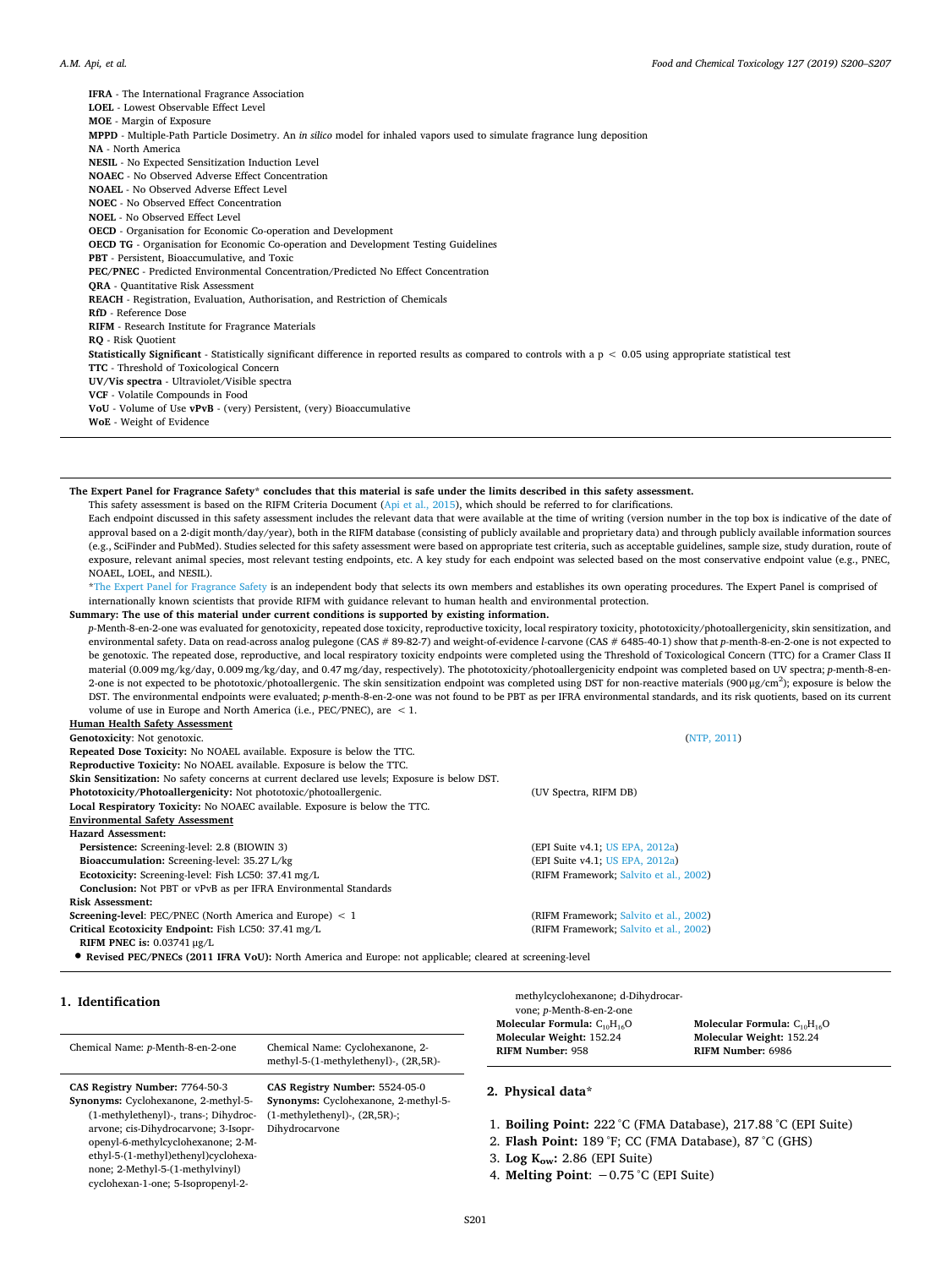- 5. **Water Solubility:** 273.1 mg/L (EPI Suite)
- 6. **Specific Gravity:** 0.924 (FMA Database)
- 7. **Vapor Pressure:** 0.123 mm Hg @ 20 °C (EPI Suite v4.0), 0.183 mm Hg @ 25 °C (EPI Suite)
- 8. **UV Spectra:** No significant absorbance between 290 and 700 nm; molar absorption coefficient is below the benchmark (1000 L ∙ mol*-*1  $\cdot$  cm<sup>-1</sup>)
- 9. **Appearance/Organoleptic:** Almost colorless or pale, straw-colored liquid with warm herbaceous odor

\*Physical data for both materials in this assessment are identical.

# **3. Exposure**

- 1. **Volume of Use (Worldwide Band):** 0.1–1 metric tons per year [\(IFRA, 2011\)](#page-7-8)
- 2. **95**th **Percentile Concentration in Hydroalcoholics:** 0.019% [\(RIFM, 2017](#page-7-9))
- 3. **Inhalation Exposure\*:** 0.000033 mg/kg/day or 0.0023 mg/day [\(RIFM, 2017](#page-7-9))
- 4. **Total Systemic Exposure\*\*:** 0.00074 mg/kg/day ([RIFM, 2017\)](#page-7-9)

\*95th percentile calculated exposure derived from concentration survey data in the Creme RIFM aggregate exposure model ([Comiskey](#page-7-0) [et al., 2015;](#page-7-0) [Safford et al., 2015](#page-7-2); [Safford et al., 2017;](#page-7-3) and [Comiskey](#page-7-1) [et al., 2017](#page-7-1)).

\*\*95th percentile calculated exposure; assumes 100% absorption unless modified by dermal absorption data as reported in Section [IV.](#page-2-0) It is derived from concentration survey data in the Creme RIFM aggregate exposure model and includes exposure via dermal, oral and inhalation routes whenever the fragrance ingredient is used in products that include these routes of exposure [\(Comiskey et al., 2015;](#page-7-0) [Safford et al.,](#page-7-2) [2015;](#page-7-2) [Safford et al., 2017](#page-7-3); and [Comiskey et al., 2017](#page-7-1)).

\*\*\*When a safety assessment includes multiple materials, the highest exposure out of all included materials will be recorded here for the 95th Percentile Concentration in Hydroalcoholics or 97.5th percentile, inhalation exposure and total exposure.

# **4. Derivation of systemic absorption**

- 1. **Dermal:** Assumed 100%
- 2. **Oral:** Assumed 100%
- 3. **Inhalation:** Assumed 100%

# <span id="page-2-0"></span>**5. Computational toxicology evaluation**

1. **Cramer Classification:** Class II, Intermediate (Expert Judgment)

| Expert Judgment | Toxtree v 2.6 | OECD QSAR Toolbox v 3.2 |
|-----------------|---------------|-------------------------|
| $II*$           |               |                         |

\*Due to potential discrepancies with the current *in silico* tools ([Bhatia et al., 2015](#page-7-10)), the Cramer class of the target material was determined using expert judgment based on the Cramer decision tree ([Cramer et al., 1978](#page-7-11)). See Appendix below for further details.

- 2. Analogs Selected:
	- a. **Genotoxicity:** Pulegone (CAS # 89-82-7), *l*-carvone (CAS # 6485-40-1)
	- b. **Repeated Dose Toxicity:** None
	- c. **Reproductive Toxicity:** None
	- d. **Skin Sensitization:** None
	- e. **Phototoxicity/Photoallergenicity:** None
	- f. **Local Respiratory Toxicity:** None

# g. **Environmental Toxicity:** None

3. Read-across Justification: See Appendix below

# <span id="page-2-1"></span>**6. Metabolism**

Not considered for this risk assessment.

## **7. Natural occurrence (discrete chemical) or composition (NCS)**

*p-*Menth-8-en-2-one is reported to occur in the following foods by the VCF\* and in some natural complex substances (NCS):

Buchu oilCaraway (*Carum carvi* L.)Citrus fruitsDill (*Anethum* species)Lemon balm (*Melissa officinalis* L.)Mentha oilsOriganum (Spanish) (*Coridothymus cap.*(L.) Rchb.)Passion fruit (*Passiflora* species)Pepper (*Piper nigrum* L.)Thyme (*Thymus* species).

Cyclohexanone, 2-methyl*-*5-(1-methylethenyl)-, (2R, 5R)- is not reported to occur in foods by the VCF\*.

\*VCF Volatile Compounds in Food: Database/Nijssen, L.M.; Ingen-Visscher, C.A. van; Donders, J.J.H. (eds). – Version 15.1 – Zeist (The Netherlands): TNO Triskelion, 1963–2014. A continually updated database containing information on published volatile compounds that have been found in natural (processed) food products. Includes FEMA GRAS and EU-Flavis data.

## **8. IFRA standard**

None.

# **9. REACH dossier**

Both materials in this assessment are pre-registered for 2010; no dossier available as of 05/09/2018.

## **10. Summary**

## *10.1. Human health endpoint summaries*

## *10.1.1. Genotoxicity*

Based on the current existing data, *p-*menth-8-en-2-one does not present a concern for genotoxicity.

*10.1.1.1. Risk assessment*. *p-*Menth-8-en-2-one was assessed in the BlueScreen assay and found negative for both cytotoxicity and genotoxicity, with and without metabolic activation ([RIFM, 2013](#page-7-12)). There are no studies assessing the mutagenic activity of *p-*menth-8-en-2-one; however, read-across can be made to pulegone (CAS # 89-82-7; see Section [V\)](#page-2-1). The mutagenic activity of pulegone has been evaluated in 3 bacterial reverse mutation assays conducted in compliance with GLP and with guidelines similar to OECD TG 471 using the plate incorporation method. *Salmonella typhimurium* strains TA97, TA98, TA100, TA1535, and *Escherichia coli* strain WP2uvrA were treated with pulegone at concentrations up to 3500 μg/plate in 3 separate studies. No increases in the mean number of revertant colonies were observed at any tested dose in the presence or absence of S9 in first 2 studies; however, there were statistically significant increases in TA98 and *Escherichia coli* strain WP2uvrA in the presence of S9 in a third assay, and the test material was considered positive [\(NTP, 2011\)](#page-7-5). Based on the results of these 3 assays, pulegone was considered negative in 2 of 3 studies conducted. These increases were small when compared to the solvent control (4.1-fold maximum increases in TA98 and 3.2-fold maximum increases in WP2uvrA). These increases were only observed at the highest doses assessed and were not compared to historical control ranges. Additional weight of evidence from read-across analog *l*carvone (CAS # 6485-40-1) can be used; this material was assessed in an Ames assay conducted in compliance with GLP and according to guidelines similar to OECD TG 471 using the standard plate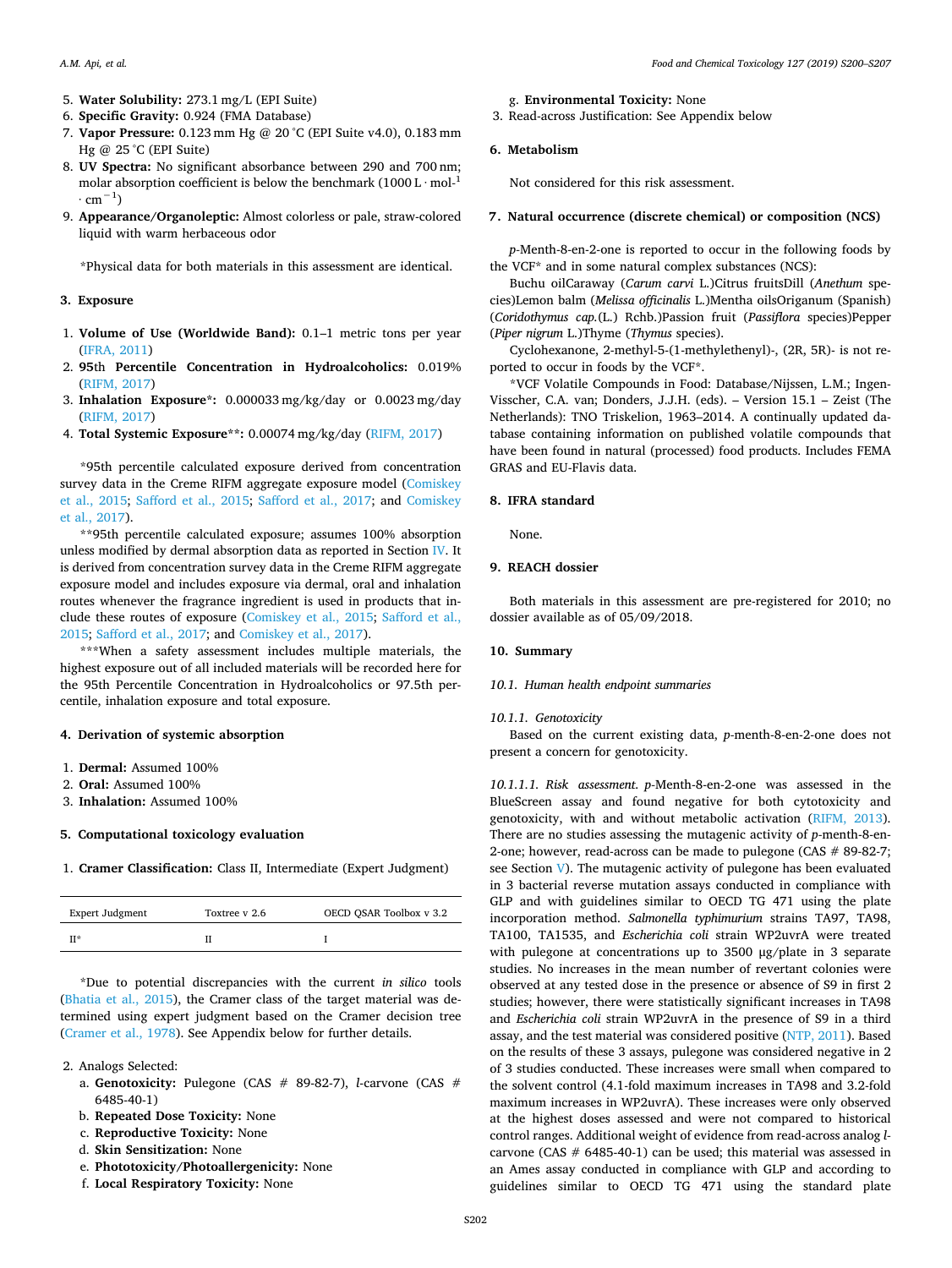#### <span id="page-3-2"></span>**Table 1**

Acceptable concentrations for *p-*menth-8-en-2-one based on non-reactive DST.

| <b>IFRA</b> Category <sup>a</sup> | Description of Product Type                                                      | Acceptable Concentrations in Finished | 95 <sup>th</sup> Percentile Concentration |
|-----------------------------------|----------------------------------------------------------------------------------|---------------------------------------|-------------------------------------------|
|                                   |                                                                                  | Products                              |                                           |
|                                   | Products applied to the lips                                                     | 0.069%                                | $0.00\%$                                  |
|                                   | Products applied to the axillae                                                  | 0.021%                                | $0.00\%$                                  |
| 3                                 | Products applied to the face using fingertips                                    | 0.41%                                 | $0.00\%$                                  |
|                                   | Fine fragrance products                                                          | 0.39%                                 | $0.00\%$                                  |
| ь                                 | Products applied to the face and body using the hands (palms), primarily leave-  | 0.10%                                 | $0.00\%$                                  |
|                                   | <sub>on</sub>                                                                    |                                       |                                           |
| 6                                 | Products with oral and lip exposure                                              | 0.23%                                 | $0.00\%$                                  |
|                                   | Products applied to the hair with some hand contact                              | 0.79%                                 | $0.00\%$                                  |
| 8                                 | Products with significant ano-genital exposure                                   | 0.04%                                 | No data                                   |
| 9                                 | Products with body and hand exposure, primarily rinse-off                        | 0.75%                                 | 0.01%                                     |
| 10                                | Household care products with mostly hand contact                                 | 2.70%                                 | 0.03%                                     |
| 11                                | Products with intended skin contact but minimal transfer of fragrance to skin    | 1.50%                                 | No data                                   |
|                                   | from inert substrate                                                             |                                       |                                           |
| 12                                | Products not intended for direct skin contact, minimal or insignificant transfer | Not Restricted                        | 0.025%                                    |
|                                   | to skin                                                                          |                                       |                                           |

Note:

<span id="page-3-0"></span>For a description of the categories, refer to the IFRA/RIFM Information Booklet.

<span id="page-3-1"></span> $<sup>b</sup>$  Negligible exposure (  $< 0.01\%$ ).</sup>

incorporation and preincubation methods. *Salmonella typhimurium* strains TA1535, TA1537, TA98, TA100, and *Escherichia coli* strain WP2uvrA were treated with *l*-carvone in dimethyl sulfoxide (DMSO) at concentrations up to 5000 μg/plate in the presence and absence of metabolic activation. No increases in the mean number of revertant colonies were observed at any tested dose in the presence or absence of S9 (ECHA REACH Dossier). Under the conditions of the study, *l*-carvone was not mutagenic in bacteria. Taken together, *l*-carvone was not considered to be mutagenic, and this can be extended to *p-*menth-8-en-2-one.

There are no studies assessing the clastogenic activity of *p-*menth-8 en-2-one; however, read-across can be made to pulegone (CAS # 89-82- 7; see Section [V](#page-2-1)). The clastogenic activity of pulegone was evaluated in an *in vivo* micronucleus test conducted in compliance with GLP regulations. The test material was administered in corn oil via oral gavage to groups of male and female B6C3F1 mice. Doses from 9.375 to 150 mg/kg were administered. Mice from each dose level were euthanized at the end of the 3-month study; the bone marrow was extracted and examined for polychromatic erythrocytes. The test material did not induce a significant increase in the incidence of micronucleated polychromatic erythrocytes in the bone marrow [\(NTP, 2011\)](#page-7-5). Under the conditions of the study, pulegone was not clastogenic in the *in vivo* micronucleus test. Additional weight of evidence is available from tests with *l-*carvone (CAS # 6485-40-1). The clastogenicity of *l*-carvone was assessed in an *in vitro* chromosome aberration study conducted in compliance with GLP regulations and in accordance with OECD TG 473. Human peripheral blood lymphocytes were treated with *l*-carvone in DMSO at concentrations up to 1502.2 μg/mL in the presence and absence of metabolic activation. No statistically significant increases in the frequency of cells with structural chromosomal aberrations or polyploid cells were observed with any dose of the test item, either with or without S9 metabolic activation (ECHA REACH Dossier). Under the conditions of the study, *l*-carvone was considered to be non-clastogenic in the *in vitro* chromosome aberration assay. Taken together, pulegone and *l*-carvone were not considered to be clastogenic, and this can be extended to *p-*menth-8-en-2-one.

Based on the data available, *p-*menth-8-en-2-one does not present a concern for genotoxic potential.

#### **Additional References:** [Franzios et al., 1997](#page-7-13).

**Literature Search and Risk Assessment Completed On:** 05/07/ 2017.

#### *10.1.2. Repeated Dose Toxicity*

There are insufficient repeated dose toxicity data on *p-*menth-8-en-2-one and any read-across materials evaluated. The total systemic exposure to *p-*menth-8-en-2-one is below the TTC for the repeated dose toxicity endpoint of a Cramer Class II material at the current level of use.

This safety assessment will be updated when exposure data becomes available.

*10.1.2.1. Risk assessment*. There are no repeated dose toxicity data on *p-*menth-8-en-2-one or any read-across materials that can be used to support the repeated dose toxicity endpoint. The total systemic exposure to *p-*menth-8-en-2-one (0.19 μg/kg/day) is below the TTC  $(9 \mu g/kg$  bw/day; [Kroes et al., 2007](#page-7-14)) for the repeated dose toxicity endpoint of a Cramer Class II material at the current level of use**.**

## **Additional References:** None.

**Literature Search and Risk Assessment Completed On:** 02/24/ 2017.

## *10.1.3. Reproductive toxicity*

There are insufficient reproductive toxicity data on *p-*menth-8-en-2 one and any read-across materials evaluated. The total systemic exposure to *p-*menth-8-en-2-one is below the TTC for the reproductive toxicity endpoint of a Cramer Class II material at the current level of use.

This safety assessment will be updated when exposure data becomes available.

*10.1.3.1. Risk assessment*. There are no developmental toxicity data on *p-*menth-8-en-2-one or any read-across materials that can be used to support the developmental toxicity endpoint. The total systemic exposure to *p-*menth-8-en-2-one (0.19 μg/kg/day) is below the TTC (9 μg/kg bw/day; [Kroes et al., 2007\)](#page-7-14) for the developmental toxicity endpoint of a Cramer Class II material at the current level of use.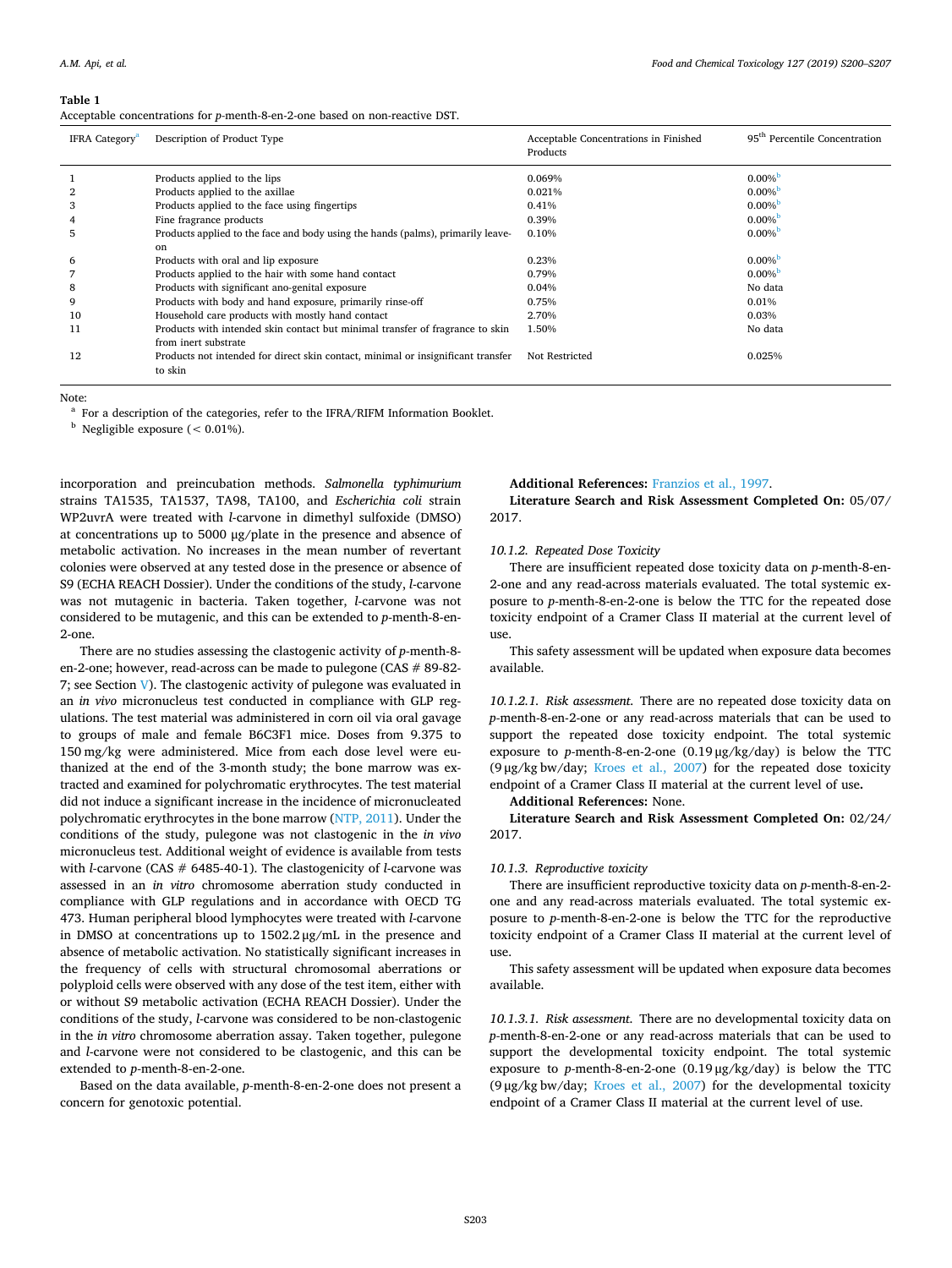There are no fertility data *p-*menth-8-en-2-one or any read-across materials that can be used to support the fertility endpoint. The total systemic exposure to *p-*menth-8-en-2-one (0.19 μg/kg/day) is below the TTC (9 μg/kg bw/day; [Kroes et al., 2007\)](#page-7-14) for the fertility endpoint of a Cramer Class II material at the current level of use.

## **Additional References:** None.

**Literature Search and Risk Assessment Completed On:** 02/24/ 2017.

#### *10.1.4. Skin sensitization*

Based on the existing data and application of DST, *p-*menth-8-en-2 one does not present a concern for skin sensitization under the current, declared levels of use.

*10.1.4.1. Risk assessment*. Limited skin sensitization studies are available for *p-*menth-8-en-2-one. Based on existing data and application of DST, *p-*menth-8-en-2-one does not present a concern for skin sensitization. The chemical structure of this material indicates that it would not be expected to react with skin proteins directly (Toxtree 2.6.13; OECD Toolbox v3.4). In a human maximization test and a human repeat insult patch test, there were no reactions indicative of sensitization with *p-*menth-8-en-2-one ([RIFM, 1973;](#page-7-15) [RIFM, 1977](#page-7-16)). Conservatively, based on limited data, the exposure is benchmarked utilizing the non-reactive DST of  $900 \,\mathrm{\mu g/cm^2}$ . The current exposure from the 95th percentile concentration for non-reactive materials when evaluated in all QRA categories. [Table 1](#page-3-2) provides the acceptable concentration for *p-*menth-8-en-2-one which presents no appreciable risk for skin sensitization based on the non-reactive DST.

**Additional References:** None.

**Literature Search and Risk Assessment Completed On:** 05/9/17.

## *10.1.5. Phototoxicity/photoallergenicity*

Based on the available UV/Vis spectra, *p-*menth-8-en-2-one would not be expected to present a concern for phototoxicity or photoallergenicity.

*10.1.5.1. Risk assessment*. There are no phototoxicity studies available for *p-*menth-8-en-2-one in experimental models. UV/Vis absorption spectra indicate no significant absorption between 290 and 700 nm. The corresponding molar absorption coefficient is well below the benchmark of concern for phototoxicity and photoallergenicity ([Henry et al., 2009\)](#page-7-17). Based on lack of absorbance, *p-*menth-8-en-2 one does not present a concern for phototoxicity or photoallergenicity.

*10.1.5.2. UV spectra analysis*. UV/Vis absorption spectra (OECD TG 101) were obtained. The spectra indicate no significant absorbance in the range of 290–700 nm. The molar absorption coefficient is below the benchmark of concern for phototoxic effects, 1000 L ∙ mol*-*<sup>1</sup> ∙ cm−1 ([Henry et al., 2009\)](#page-7-17).

**Additional References:** None.

**Literature Search and Risk Assessment Completed On:** 04/20/ 17.

## *10.1.6. Local Respiratory Toxicity*

The margin of exposure could not be calculated due to lack of appropriate data. The material, *p-*menth-8-en-2-one, exposure level is below the Cramer Class III\* TTC value for inhalation exposure local effects.

*10.1.6.1. Risk assessment*. There are no inhalation data available on *p*menth-8-en-2-one. Based on the Creme RIFM Model, the inhalation

exposure is 0.00092 mg/day. This exposure is 511 times lower than the Cramer Class III\* TTC value of 0.47 mg/day (based on human lung weight of 650 g; [Carthew et al., 2009\)](#page-7-18); therefore, the exposure at the current level of use is deemed safe.

\*As per [Carthew et al., 2009,](#page-7-18) Cramer Class II materials default to Cramer Class III.

**Additional References:** None.

**Literature Search and Risk Assessment Completed On:** 6/27/ 2017.

## *10.2. Environmental endpoint summary*

#### *10.2.1. Screening-level assessment*

A screening-level risk assessment of *p-*menth-8-en-2-one was performed following the RIFM Environmental Framework ([Salvito et al.,](#page-7-7) [2002\)](#page-7-7), which provides 3 tiered levels of screening for aquatic risk. In Tier 1, only the material's regional VoU, its log  $K_{OW}$ , and its molecular weight are needed to estimate a conservative risk quotient (RQ), expressed as the ratio Predicted Environmental Concentration/Predicted No Effect Concentration (PEC/PNEC). A general QSAR with a high uncertainty factor applied is used to predict fish toxicity, as discussed in [Salvito et al. \(2002\).](#page-7-7) In Tier 2, the RQ is refined by applying a lower uncertainty factor to the PNEC using the ECOSAR model ([US EPA,](#page-7-19) [2012b\)](#page-7-19), which provides chemical class–specific ecotoxicity estimates. Finally, if necessary, Tier 3 is conducted using measured biodegradation and ecotoxicity data to refine the RQ, thus allowing for lower PNEC uncertainty factors. The data for calculating the PEC and PNEC for this safety assessment are provided in the table below. For the PEC, the range from the most recent IFRA Volume of Use Survey is reviewed. The PEC is then calculated using the actual regional tonnage, not the extremes of the range. Following the RIFM Environmental Framework, *p*menth-8-en-2-one was identified as a fragrance material with no potential to present a possible risk to the aquatic environment (*i.e*., its screening-level PEC/PNEC < 1).

A screening-level hazard assessment using EPI Suite v4.1 [\(US EPA,](#page-7-6) [2012a\)](#page-7-6) did not identify *p-*menth-8-en-2-one as possibly persistent nor bioaccumulative based on its structure and physical–chemical properties. This screening-level hazard assessment considers the potential for a material to be persistent *and* bioaccumulative *and* toxic, or very persistent *and* very bioaccumulative as defined in the Criteria Document ([Api et al., 2015\)](#page-7-4). As noted in the Criteria Document, the screening criteria applied are the same as those used in the EU for REACH ([ECHA,](#page-7-20) [2012\)](#page-7-20). For persistence, if the EPI Suite model BIOWIN 3 predicts a value < 2.2 and either BIOWIN 2 or BIOWIN 6 predicts a value < 0.5, then the material is considered potentially persistent. A material would be considered potentially bioaccumulative if the EPI Suite model BCFBAF predicts a fish BCF  $\geq$  2000 L/kg. Ecotoxicity is determined in the above screening-level risk assessment. If, based on these model outputs (Step 1), additional assessment is required, a WoE-based review is then performed (Step 2). This review considers available data on the material's physical–chemical properties, environmental fate (e.g., OECD Guideline biodegradation studies or die-away studies), fish bioaccumulation, and higher-tier model outputs (e.g., US EPA's BIOWIN and BCFBAF found in EPI Suite v4.1). Data on persistence and bioaccumulation are reported below and summarized in the Environmental Safety Assessment section prior to Section [1.](#page-1-0)

## *10.2.2. Risk assessment*

Based on the current Volume of Use (2011), *p-*menth-8-en-2-one does not present a risk to the aquatic compartment in the screeninglevel assessment.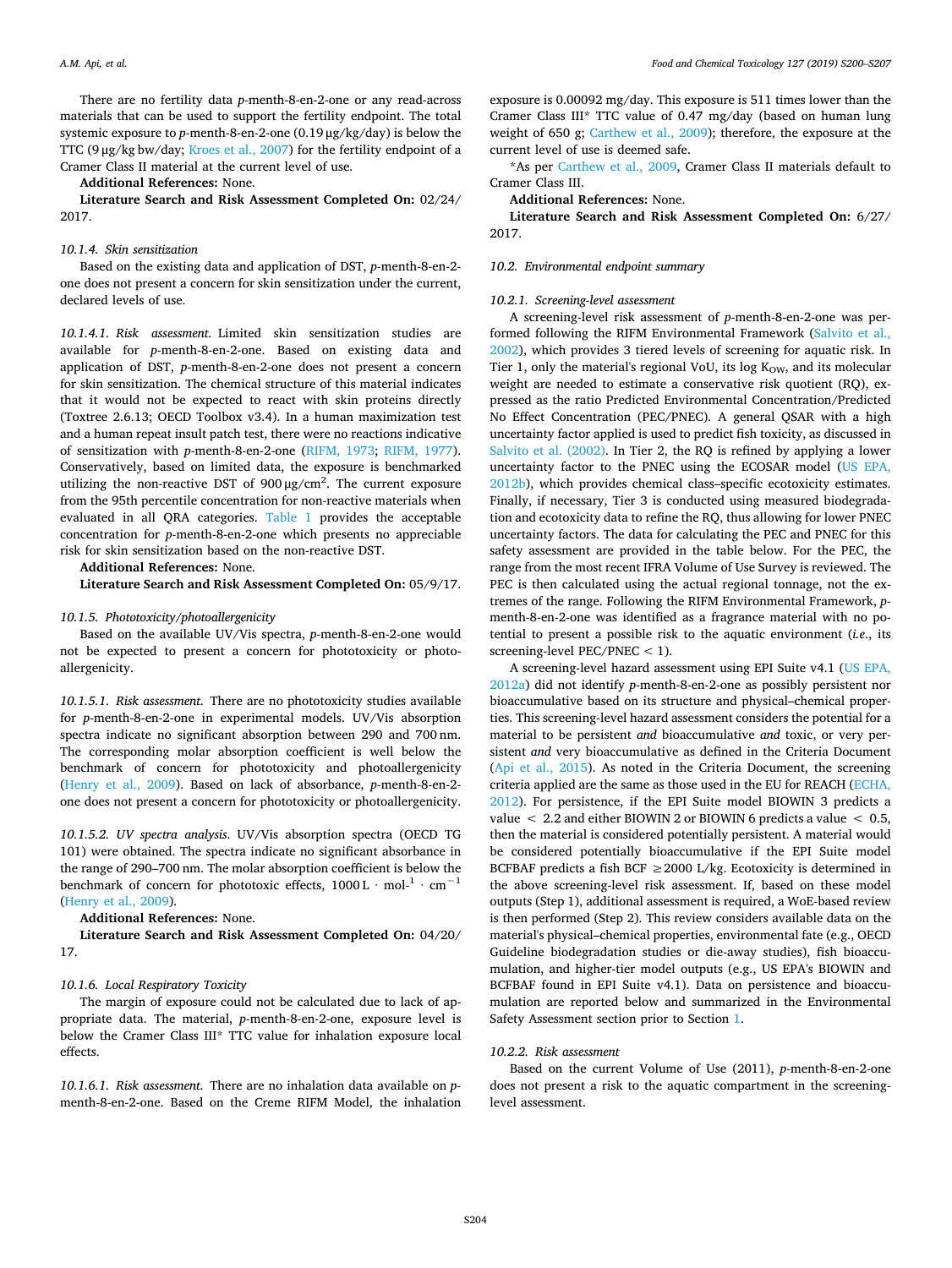*Biodegradation:* No data available. *Ecotoxicity:* No data available.

*10.2.2.1. Other available data*. *p-*Menth-8-en-2-one has been preregistered for REACH with no additional data at this time.

*10.2.3. Risk assessment refinement*. Ecotoxicological data and PNEC derivation (all endpoints reported in mg/L; PNECs in μg/L). Endpoints used to calculate PNEC are underlined.

materials, other references, JECFA, CIR, SIDS

- **ECHA:** <http://echa.europa.eu/>
- **NTP:** <https://ntp.niehs.nih.gov/>
- OECD Toolbox<br>• SciFinder:
- **SciFinder:** [https://scifinder.cas.org/scifinder/view/scifinder/](https://scifinder.cas.org/scifinder/view/scifinder/scifinderExplore.jsf) [scifinderExplore.jsf](https://scifinder.cas.org/scifinder/view/scifinder/scifinderExplore.jsf)
- **PubMed:** <http://www.ncbi.nlm.nih.gov/pubmed>
- **TOXNET:** <http://toxnet.nlm.nih.gov/>
- **IARC:** [http://monographs.iarc.fr](http://monographs.iarc.fr/)



Exposure information and PEC calculation (following RIFM Environmental Framework: [Salvito et al., 2002](#page-7-7)).

| Exposure                                                                                                  | Europe (EU)                  | North America (NA)    |
|-----------------------------------------------------------------------------------------------------------|------------------------------|-----------------------|
| $Log K_{ow}$ Used<br>Biodegradation Factor Used<br>Dilution Factor<br>Regional Volume of Use Tonnage Band | 2.85<br>$\Omega$<br>3<br>- 1 | 2.85<br>0<br>3<br>< 1 |
| <b>Risk Characterization: PEC/PNEC</b>                                                                    | - 1                          | - 1                   |

Based on available data, the RQ for this material is  $\leq 1$ . No further assessment is necessary.

The RIFM PNEC is 0.03741 μg/L. The revised PEC/PNECs for EU and NA: Not applicable; cleared at screening-level; therefore, the material does not present a risk to the aquatic environment at the current reported volumes of use.

**Literature Search and Risk Assessment Completed On:** 4/27/17.

## **11. Literature Search\***

• **RIFM Database:** Target, Fragrance Structure Activity Group

## **Appendix A. Supplementary data**

Supplementary data to this article can be found online at [https://doi.org/10.1016/j.fct.2019.03.021.](https://doi.org/10.1016/j.fct.2019.03.021)

## **Appendix**

#### *Read-across Justification*

## *Methods*

The read-across analogs were identified following the strategy for structuring and reporting a read-across prediction of toxicity described in [Schultz et al. \(2015\)](#page-7-21). The strategy is also consistent with the guidance provided by OECD within Integrated Approaches for Testing and Assessment ([OECD, 2015](#page-7-22)) and the European Chemical Agency read-across assessment framework ([ECHA, 2016](#page-7-23)).

- First, materials were clustered based on their structural similarity. Second, data availability and data quality on the selected cluster were examined. Third, appropriate read-across analogs from the cluster were confirmed by expert judgment.
- Tanimoto structure similarity scores were calculated using FCFC4 fingerprints ([Rogers and Hahn, 2010](#page-7-24)).
- The physical–chemical properties of the target substance and the read-across analogs were calculated using EPI Suite [\(US EPA, 2012a](#page-7-6)).
- J<sub>max</sub> values were calculated using RIFM's skin absorption model (SAM). The parameters were calculated using the consensus model [\(Shen et al.,](#page-7-25) [2014](#page-7-25)).
- **OECD SIDS:** <http://webnet.oecd.org/hpv/ui/Default.aspx>
- **EPA ACToR:** <https://actor.epa.gov/actor/home.xhtml>
- **US EPA HPVIS:** https://ofmpub.epa.gov/oppthpy/public\_search. [publicdetails?submission\\_id=24959241&ShowComments=Yes&](https://ofmpub.epa.gov/oppthpv/public_search.publicdetails?submission_id=24959241&ShowComments=Yes&sqlstr=null&recordcount=0&User_title=DetailQuery%20Results&EndPointRpt=Y) [sqlstr=null&recordcount=0&User\\_title=DetailQuery%20Results&](https://ofmpub.epa.gov/oppthpv/public_search.publicdetails?submission_id=24959241&ShowComments=Yes&sqlstr=null&recordcount=0&User_title=DetailQuery%20Results&EndPointRpt=Y)  $EndPointRpt = Y#submission$
- **Japanese NITE:** <http://www.safe.nite.go.jp/english/db.html>
- **Japan Existing Chemical Data Base (JECDB):** [http://dra4.nihs.go.](http://dra4.nihs.go.jp/mhlw_data/jsp/SearchPageENG.jsp) [jp/mhlw\\_data/jsp/SearchPageENG.jsp](http://dra4.nihs.go.jp/mhlw_data/jsp/SearchPageENG.jsp)
- **Google:** [https://www.google.com](https://www.google.com/webhp?tab=ww&ei=KMSoUpiQK-arsQS324GwBg&ved=0CBQQ1S4)
- **ChemIDplus:** <https://chem.nlm.nih.gov/chemidplus/>

Search keywords: CAS number and/or material names. \*Information sources outside of RIFM's database are noted as appropriate in the safety assessment. This is not an exhaustive list.

## **Conflicts of interest**

The authors declare that they have no conflicts of interest.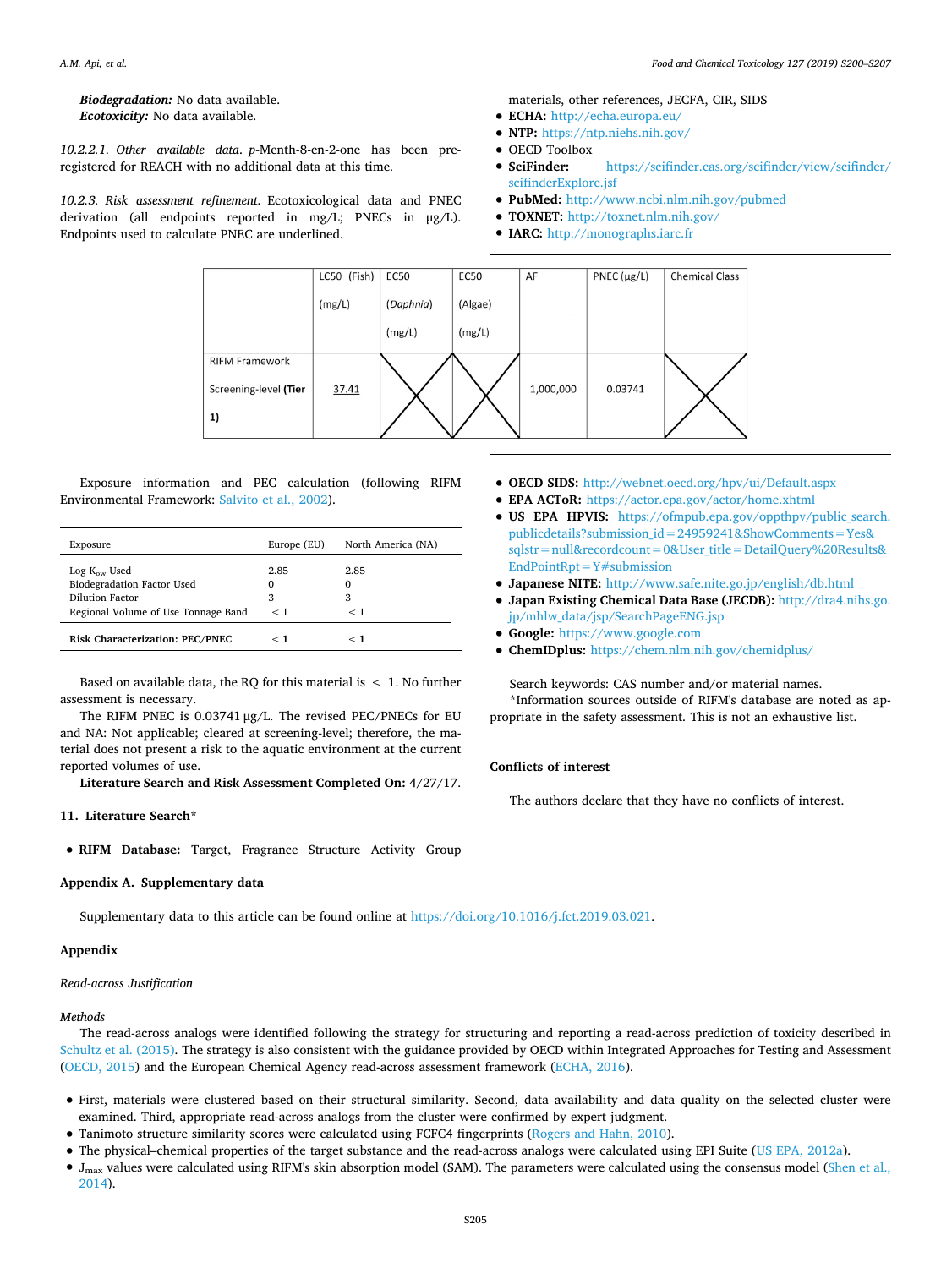- DNA binding, mutagenicity, genotoxicity alerts, and oncologic classification predictions were generated using OECD QSAR Toolbox v3.4 [\(OECD,](#page-7-26) [2012](#page-7-26)).
- ER binding and repeat dose categorization were generated using OECD QSAR Toolbox v3.4 [\(OECD, 2012](#page-7-26)).
- Developmental toxicity was predicted using CAESAR v2.1.7 ([Cassano et al., 2010\)](#page-7-27) and skin sensitization was predicted using Toxtree 2.6.13. • Protein binding was predicted using OECD QSAR Toolbox v3.4 [\(OECD, 2012\)](#page-7-26).
- 
- The major metabolites for the target and read-across analogs were determined and evaluated using OECD QSAR Toolbox v3.4 [\(OECD, 2012](#page-7-26)).

| Principal Name                                                                    | Target material                                | Read-across material                     | Weight of Evidence                         |
|-----------------------------------------------------------------------------------|------------------------------------------------|------------------------------------------|--------------------------------------------|
|                                                                                   | 2-methyl-5-(1-methylethenyl)cyclo-<br>hexanone | Pulegone                                 | l-Carvone                                  |
| CAS No.                                                                           | 7764-50-3                                      | 89-82-7                                  | 6485-40-1                                  |
| <b>Structure</b>                                                                  | CH <sub>2</sub><br>$H_2C^2$                    | CH <sub>3</sub><br>CH.                   | CH <sub>3</sub><br>H <sub>2</sub> C<br>CH. |
| <b>Similarity (Tanimoto Score)</b>                                                |                                                | 0.84                                     | 0.83                                       |
| <b>Read-Across Endpoint</b>                                                       |                                                | • Genotoxicity                           | • Genotoxicity                             |
| <b>Molecular Formula</b>                                                          | $C_{10}H_{16}O_1$                              | $C_{10}H_{16}O$                          | $C_{10}H_{14}O$                            |
| <b>Molecular Weight</b>                                                           | 152.24                                         | 152.24                                   | 150.22                                     |
| Melting Point (°C, EPI Suite)                                                     | $-0.75$                                        | 10.17                                    | 9.86                                       |
| Boiling Point (°C, EPI Suite)                                                     | 217.88                                         | 227.28                                   | 224.23                                     |
| Vapor Pressure (Pa @ 25°C, EPI Suite)                                             | 24.4                                           | 21.6                                     | 17.3                                       |
| Log Kow (KOWWIN v1.68 in EPI Suite)                                               | 2.85                                           | 3.08                                     | 2.71                                       |
| Water Solubility (mg/L, @ 25°C, WSKOW v1.42 in EPI Suite)                         | 1020                                           | 173.7                                    | 1310                                       |
| $J_{max}$ (mg/cm <sup>2</sup> /h, SAM)                                            | 70.336                                         | 170.35                                   | 79.350                                     |
| Henry's Law (Pam <sup>3</sup> /mol, Bond Method, EPI Suite)                       | $1.41E + 001$                                  | $1.05E + 001$                            | $7.83E + 000$                              |
| Genotoxicity                                                                      |                                                |                                          |                                            |
| DNA Binding (OASIS v1.4 QSAR Toolbox v3.4)                                        | • No alert found                               | • No alert found                         | • No alert found                           |
| DNA Binding by OECD QSAR Toolbox (v3.4)                                           | • No alert found                               | • No alert found                         | • Michael addition                         |
| Carcinogenicity (Genotox and Non-genotox) Alerts ISS)                             | · Non-Carcinogen (moderate relia-<br>bility)   | · Carcinogen (moderate relia-<br>bility) | • Non-carcinogen (Experimental<br>value)   |
| DNA Alerts for Ames, MN, CA by OASIS v1.1                                         | • No alert found                               | • No alert found                         | • No alert found                           |
| In Vitro Mutagenicity (Ames test Alerts by ISS)                                   | • No alert found                               | • Alpha-beta unsaturated car-<br>bonyl   | • Alpha-beta unsaturated car-<br>bonyl     |
| In Vivo Mutagenicity (Micronucleus alerts by ISS)                                 | • No alert found                               | · Alpha-beta unsaturated car-<br>bonyl   | • Alpha-beta unsaturated car-<br>bonyl     |
| <b>Oncologic Classification</b><br>Metabolism                                     | • Not classified                               | • Not classified                         | • Not classified                           |
| OECD OSAR Toolbox (v3.4)                                                          |                                                |                                          |                                            |
| Rat Liver S9 Metabolism Simulator and Structural Alerts for<br><b>Metabolites</b> | See Supplemental Data 1                        | See Supplemental Data 2                  | See Supplemental Data 3                    |

#### *Summary*

There are insufficient toxicity data on the target material *p*-menth-8-en-2-one (CAS # 7764-50-3). Hence, *in silico* evaluation was conducted by determining a read-across analog for this material. Based on structural similarity, reactivity, metabolism data, physical–chemical properties, and expert judgment, analogs pulegone (CAS # 89-82-7) and *l-*carvone (CAS # 6485-40-1) were identified as read-across materials with sufficient data for toxicological evaluation.

## *Conclusions*

- Pulegone (CAS # 89-82-7) and *l-*carvone (CAS # 6485-40-1) were used as a read-across analog and weight of evidence, respectively, for the target material *p*-menth-8-en-2-one (CAS # 7764-50-3) for the genotoxicity endpoint.
	- o The target substance and the read-across analogs are structurally similar and belong to the structural class of cyclic unsaturated ketones.
	- o The target substance and the read-across analogs share a cyclic unsaturated ketone structure.
	- o The key difference between the target substance and the read-across analog pulegone (CAS  $#$  89-82-7) is that the target substance has a methyl group at the 2 position whereas the read-across analog has it at the 3 position. Also, the target substance has a vinyl group, and the read-across analog has a vinylene group. The key difference between the target substance and the read-across analog *l-*carvone (CAS # 6485-40-1) is that the read-across analog has 2 sites of unsaturation while the target substance has only 1. This structural difference between the target substance and the read-across analog is toxicologically insignificant.
	- o Similarity between the target substance and the read-across analogs are indicated by the Tanimoto score in the above table. Differences between the structures that affect the Tanimoto score are toxicologically insignificant.
	- o The physical*–*chemical properties of the target substance and the read-across analogs are sufficiently similar to enable comparison of their toxicological properties.
	- o According to the QSAR OECD Toolbox (v3.4), structural alerts for toxicological endpoints are consistent between the target substance and the read-across analogs.
	- o The read-across analog pulegone (CAS # 89-82-7) has a carcinogenicity alert by the ISS model, while the target substance is predicted to be a non-carcinogen. There is an alpha,beta-unsaturated carbonyl alert for both of the read-across analogs by ISS. There is no such alert for the